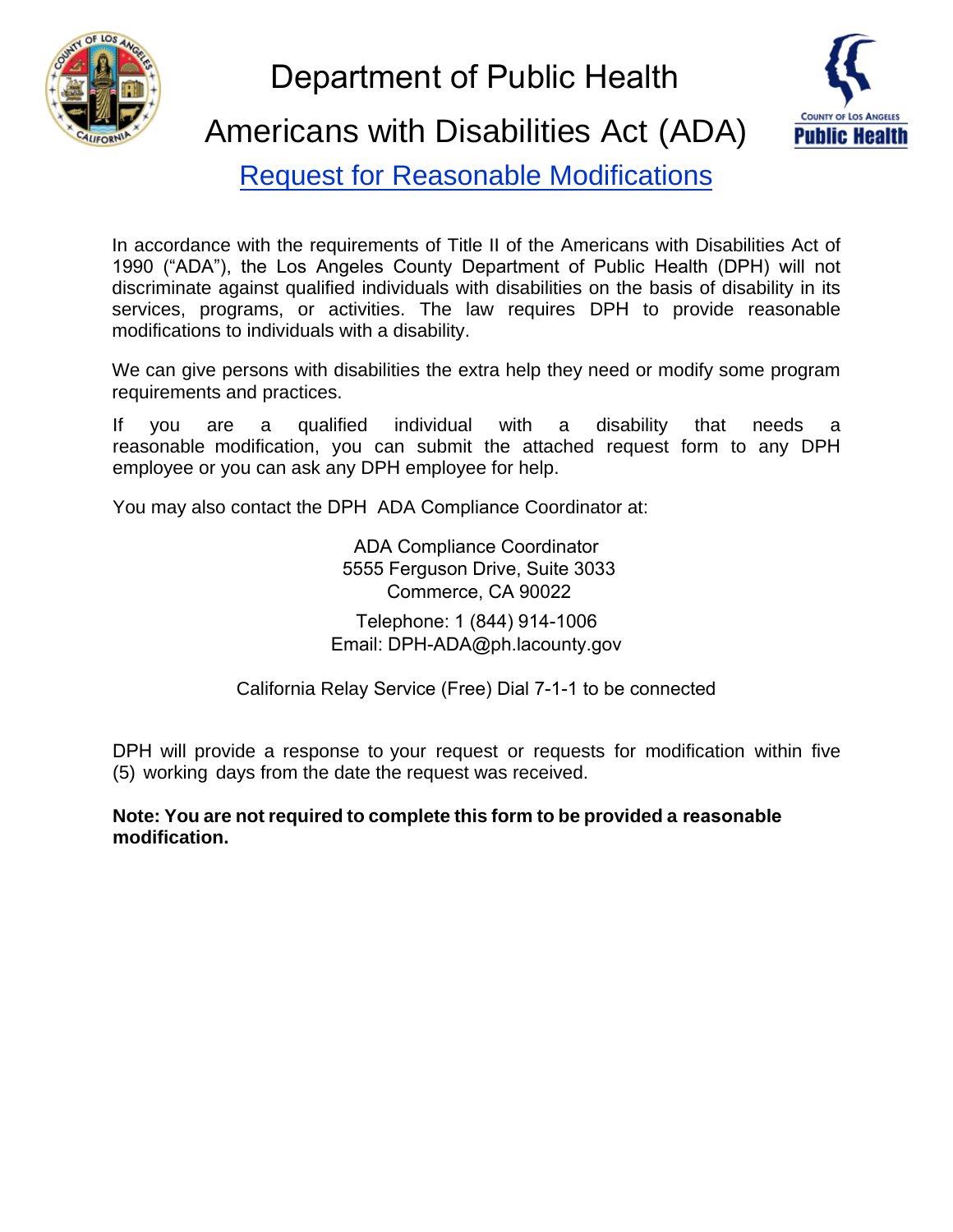



## **Americans with Disabilities Act (ADA) Request for Reasonable Modifications**

| Last Name                                                                                                                                                                                                                                                                                  | <b>First Name</b>                                                         | MI                |  |
|--------------------------------------------------------------------------------------------------------------------------------------------------------------------------------------------------------------------------------------------------------------------------------------------|---------------------------------------------------------------------------|-------------------|--|
| <b>Home/Mailing Address</b>                                                                                                                                                                                                                                                                |                                                                           |                   |  |
| City                                                                                                                                                                                                                                                                                       | <b>State</b>                                                              | Zip               |  |
| Phone                                                                                                                                                                                                                                                                                      | Email Address:                                                            |                   |  |
| How would you like to be informed about the status of your request for modification?                                                                                                                                                                                                       |                                                                           |                   |  |
| $\Box$ Phone<br>$\Box$ Writing                                                                                                                                                                                                                                                             | $\Box$ Other:                                                             |                   |  |
| What do you need help with? (check all that apply)                                                                                                                                                                                                                                         |                                                                           |                   |  |
| Reading<br>Hearing<br>Walking                                                                                                                                                                                                                                                              | American Sign Language<br>(ASL)<br>Scheduling an appointment              | Filling out forms |  |
| Other: Describe how we can help you. If you are not sure what modifications you need,<br>please list any suggestions you may have about options we can explore <i>(Use additional sheet if</i><br>necessary).                                                                              |                                                                           |                   |  |
| All requests for accommodations/modifications will be evaluated individually and a response<br>to your request will be provided within five (5) working days. If your request is time sensitive,<br>please provide the specific date/time for your requested modification.                 |                                                                           |                   |  |
|                                                                                                                                                                                                                                                                                            | Time Sensitive: □ YES requested for Date: _______, Time: __________ am/pm | $\Box$ NO         |  |
| <b>Participant Signature</b>                                                                                                                                                                                                                                                               |                                                                           | Date              |  |
| If someone else has completed this form on your behalf and you want to allow the<br>Public<br>Health<br>discuss<br>disability/request<br>Department of<br>to<br>vour<br>for<br>accommodation/modification with them, we need your approval. Please fill out the section<br>below and sign. |                                                                           |                   |  |
|                                                                                                                                                                                                                                                                                            | Date                                                                      |                   |  |

*This Notice and Related Materials Are Available in Alternate Format and Languages.* 

(Print Name of Designee)